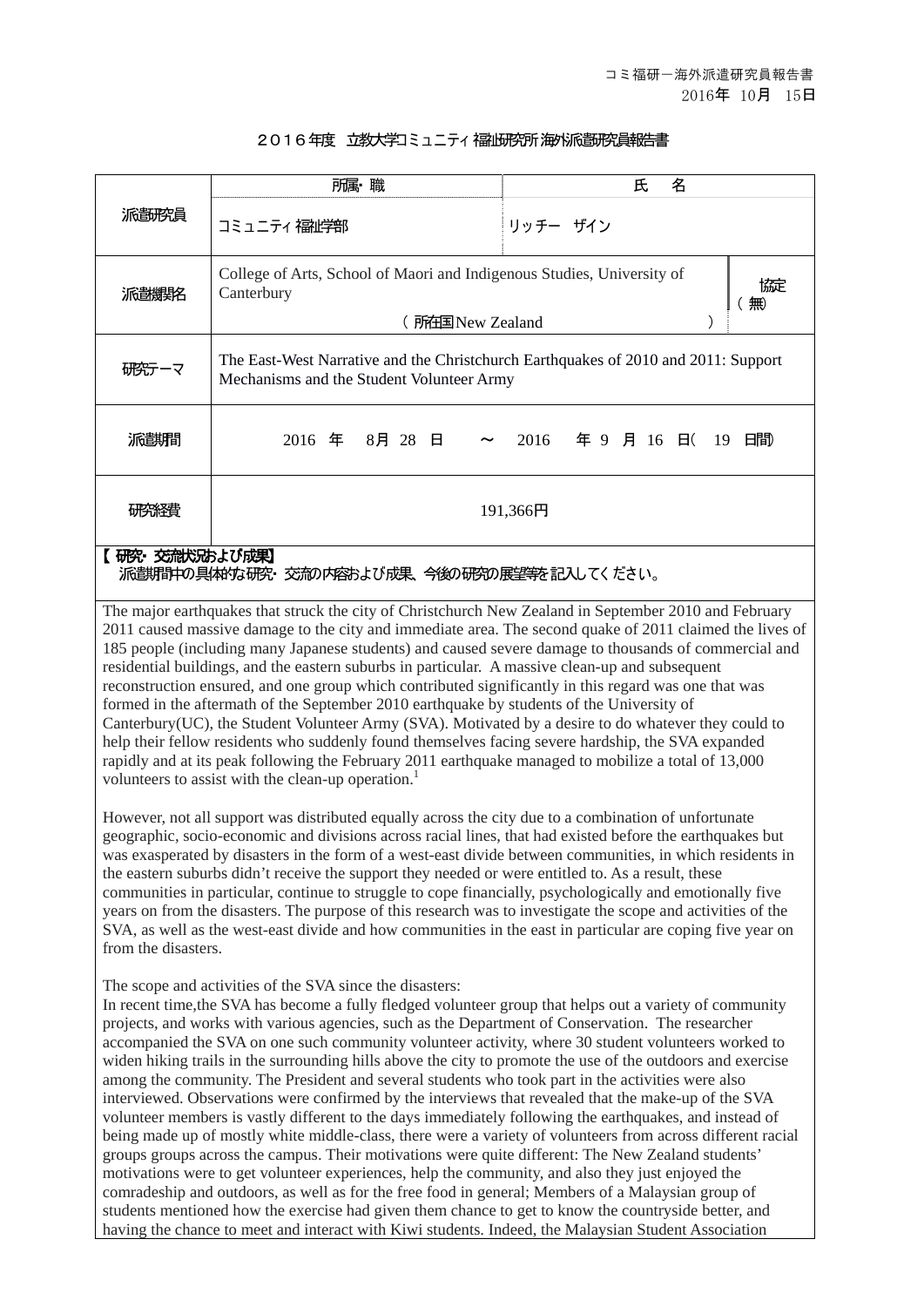works closely to get its students involved with SVA activities. The research established that the SVA remains one of the largest official clubs at the University of Canterbury, and that they continue to expand their activities into the community outside of disaster relief. However, a sound structure remains in place to deal with future earthquakes and other natural disasters if and when they occur and it remains well known and carries a lot of prestige among different student groups across the campus.<sup>2</sup>

## 2. The east-west divide

The researcher worked closely with academics at the University of Canterbury, in the College of Arts, School of Maori and Indigenous Studies, and in particular with Mr. Phillip Borell, who with colleagues has carried out his own research on the aftermath of the quakes and how they affected the eastern suburbs and how there was a severe lack of support from all agencies following the quakes. They described a divide in terms of an "east-west narrative", and how many communities in the eastern parts of the city were also "socially" divided according to "markers", namely race, class and crime ,which they believe are related to the quality and amount of support that those communities received immediately following the disasters.<sup>3</sup>

It was expected that more than five years following the two devastating earthquakes of 2010 and 2011, this research will confirm that the East-West divide in Christchurch is an ongoing (and strengthening) phenomenon and that compared to their richer neighbors, residents in many low socio-economic Eastern suburbs still struggle with their daily lives and are not receiving the support they need, neither from official channels, nor from volunteer agencies. Indeed, through a series of interviews with Maori support agencies, social workers, academics and residents, this supposition was mostly confirmed. Support levels following the quakes from agencies and the government (and the pace of the rebuild itself) for the worst affected areas in the eastern communities was inadequate, and indeed has accelerated the pace of the east-west divide in City of Christchurch that began before the quakes. Today, more than five years on, eastern residents remain isolated, and feel that the government and support agencies have let them down. Many of them are still fighting for compensation and remain in the dark regarding options and support, and many communities have been left to fight for themselves to carry out their own litigation processes at an organic level; however in certain cases, this has actually divided the community further, as it has pitted neighbor against neighbor and revealed an animosity regarding the motives of certain households regarding seeking compensation or other support. Still others have given up completely and are trying to get on with their lives the best they can, and there was a certain amount of resignation among the populace that they do not expect things to improve. Furthermore, certain Maori support groups were working with and are continuing to work in these mostly Maori communities carrying out relief work or social work activities, and the findings revealed that they offer support according to their tribal norms and traditions, and this been somewhat successful. Following the quakes, it was revealed that the Pakeha (white) government and relief agencies (including the Red Cross relief efforts) failed to take into consideration Maori cultural needs and demands when attempting to work with Maori communities and as such a lot of relief work in the eastern communities was wasted, or simply didn't work, due to cultural clashes or misunderstandings.

Meanwhile, interviews with residents in western suburbs and observations revealed a level of normality that does not exist in the east, as they were relatively unscathed by the disaster. Indeed, as interviewees mentioned, apart from the initial period following the disaster, they have not nearly struggled as much as their eastern counterparts, and this confirms the complex nature of geographic location, a social divide based upon race, class and crime, and general apathy and ignorance of the people of the greater Christchurch region towards the needs of the eastern communities, according to socio-economic and racial lines. The results of this research built upon and cemented previous research carried out by Ritchie and Short on the activities of the  $SVA<sup>4</sup>$  and prostates that the east-west divide that currently exists in the city is hindering the creation of a more peaceful, vibrant and contented community that needs to be built upon strengthening ties between all peoples, in particular the vulnerable and the often racially discriminated against and misunderstood Maori minority by the dominant Pakeha majority.

1 Ritchie, Z. & Short, J. (2015), *Challenges to community resilience in a post-natural disaster context: Observations and reflections on the Christchurch earthquakes of 2010 and 2011*. Bulletin of the College of Community and Human Services Rikkyo University. no. 17, pp. 89-103

2 Also appeared in discussions with interviews carried out with the founder of the Student Volunteer Army Mr. Sam Johnson, and its current President, Mr. Alex Cheesebrough in August 2015, and March 2016 by Ritchie, Z and Short, J. See: *The Christchurch Earthquakes of 2011 & 2012: altruism and volunteerism in times of adversity – A discussion with the President of the Student Volunteer Army.* The Journal of the Institute of Community & Human Services Rikkyo University, Vol 4 (Forthcoming) 3 http://webcast.massey.ac.nz/Mediasite/Play/630d279c07f4453d8ae50b78c1d81aac1d